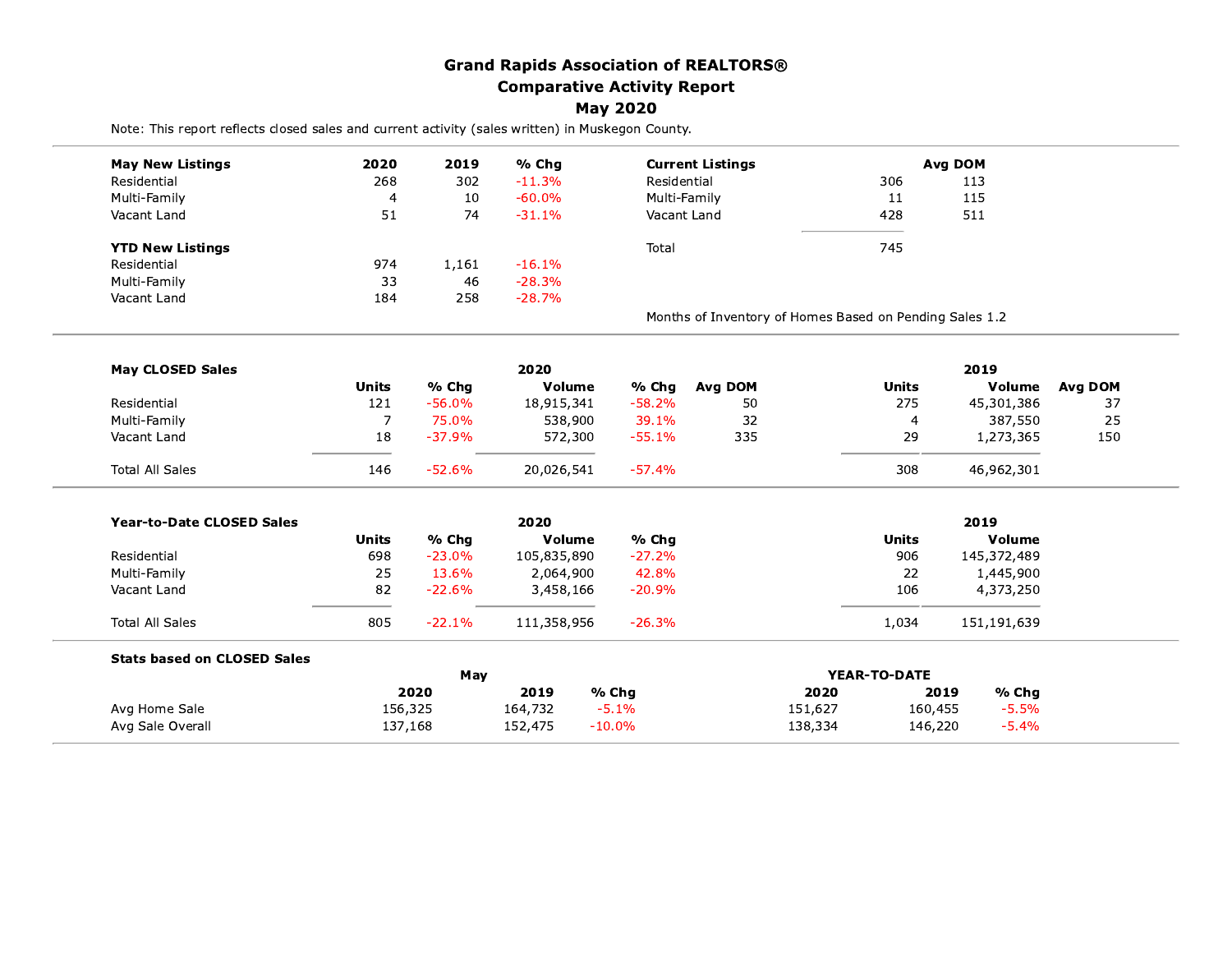| <b>May Pending Sales</b>            |                |             | 2020        |          |         |         |              | 2019        |         |
|-------------------------------------|----------------|-------------|-------------|----------|---------|---------|--------------|-------------|---------|
|                                     | <b>Units</b>   | % Chg       | Volume      | % Chg    | Avg DOM |         | <b>Units</b> | Volume      | Avg DOM |
| Residential                         | 252            | $-4.9%$     | 45,168,649  | $-2%$    | 41      |         | 265          | 45,277,309  | 36      |
| Multi-Family                        | $\overline{7}$ | $-30.0%$    | 1,033,700   | $-17.1%$ | 40      |         | 10           | 1,246,250   | 30      |
| Vacant Land                         | 32             | 28.0%       | 1,529,200   | $.4\%$   | 226     |         | 25           | 1,523,000   | 130     |
| <b>Total All Sales</b>              | 291            | $-3.0%$     | 47,731,549  | $-7\%$   |         |         | 300          | 48,046,559  |         |
| <b>Year-to-Date PENDING Sales</b>   |                |             | 2020        |          |         |         |              | 2019        |         |
|                                     | <b>Units</b>   | % Chg       | Volume      | % Chg    |         |         | <b>Units</b> | Volume      |         |
| Residential                         | 911            | $-16.3%$    | 146,374,024 | $-17.3%$ |         |         | 1,088        | 176,995,286 |         |
| Multi-Family                        | 33             | 22.2%       | 4,142,800   | 60.5%    |         |         | 27           | 2,581,500   |         |
| Vacant Land                         | 122            | 3.4%        | 7,172,604   | 11.5%    |         |         | 118          | 6,432,450   |         |
| <b>Total All Sales</b>              | 1,066          | $-13.5%$    | 157,689,428 | $-15.2%$ |         |         | 1,233        | 186,009,236 |         |
| <b>Stats based on PENDING Sales</b> |                |             |             |          |         |         | YEAR-TO-DATE |             |         |
|                                     |                | May<br>2020 | 2019        | % Chg    |         | 2020    | 2019         | % Chg       |         |
| Avg Home Sale                       | 179,241        |             | 170,858     | 4.9%     |         | 160,674 | 162,679      | $-1.2%$     |         |
| Avg Sale Overall                    | 164,026        |             | 160,155     | 2.4%     |         | 147,926 | 150,859      | $-1.9%$     |         |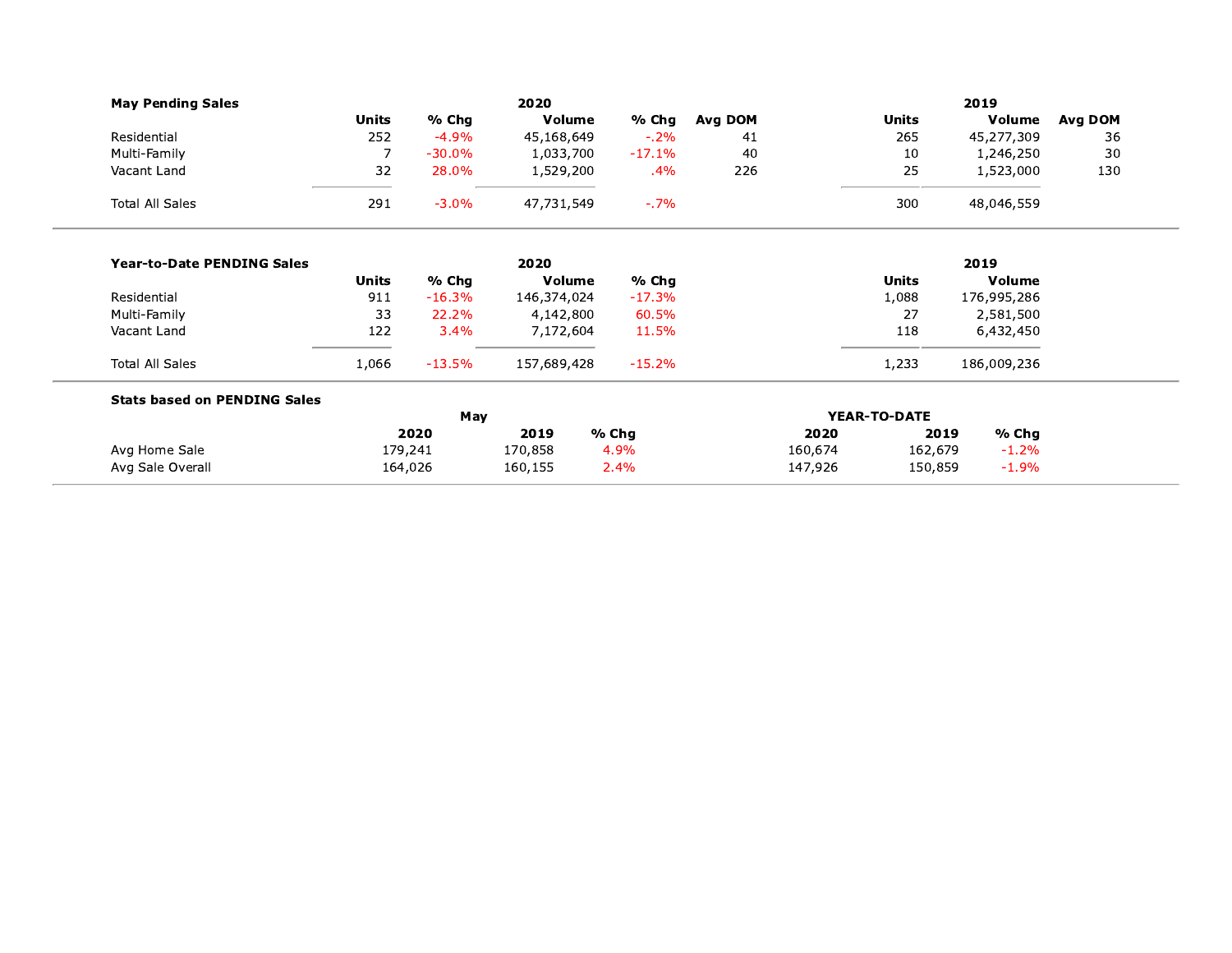## 2020 Sales of Residential Single Family Homes by Price Class

|                    |        | May           |         |               |        | <b>YTD</b>    |                |               |
|--------------------|--------|---------------|---------|---------------|--------|---------------|----------------|---------------|
|                    | Closed | $\frac{0}{0}$ | Pending | $\frac{0}{0}$ | Closed | $\frac{0}{0}$ | Pending        | $\frac{1}{2}$ |
| Under to 19,999    | 3      | 2.5           |         | .4            | 13     | 1.9           | 14             | $1.5\,$       |
| 20,000 to 29,999   | 6      | 5.0           | 8       | 3.2           | 20     | 2.9           | 26             | 2.9           |
| 30,000 to 39,999   | 6      | 5.0           | 10      | 4.0           | 27     | 3.9           | 38             | 4.2           |
| 40,000 to 49,999   | 5      | 4.1           | 8       | 3.2           | 30     | 4.3           | 29             | 3.2           |
| 50,000 to 59,999   | 3      | 2.5           | 4       | 1.6           | 20     | 2.9           | 34             | 3.7           |
| 60,000 to 69,999   | 2      | 1.7           | 6       | 2.4           | 24     | 3.4           | 31             | 3.4           |
| 70,000 to 79,999   | 5      | 4.1           | 9       | 3.6           | 31     | 4.4           | 37             | 4.1           |
| 80,000 to 89,999   | 3      | 2.5           | 5       | 2.0           | 25     | 3.6           | 25             | 2.7           |
| 90,000 to 99,999   | 5      | 4.1           | 6       | 2.4           | 28     | 4.0           | 32             | 3.5           |
| 100,000 to 119,999 | 11     | 9.1           | 29      | 11.5          | 79     | 11.3          | 89             | 9.8           |
| 120,000 to 139,999 | 11     | 9.1           | 29      | 11.5          | 66     | 9.5           | 96             | 10.5          |
| 140,000 to 159,999 | 15     | 12.4          | 21      | 8.3           | 73     | 10.5          | 91             | 10.0          |
| 160,000 to 179,999 | 4      | 3.3           | 24      | 9.5           | 49     | 7.0           | 76             | 8.3           |
| 180,000 to 199,999 | 12     | 9.9           | 15      | 6.0           | 49     | 7.0           | 62             | 6.8           |
| 200,000 to 249,999 | 12     | 9.9           | 30      | 11.9          | 74     | 10.6          | 97             | 10.6          |
| 250,000 to 299,999 | 6      | 5.0           | 24      | 9.5           | 38     | 5.4           | 59             | 6.5           |
| 300,000 to 399,999 | 9      | 7.4           | 14      | 5.6           | 39     | 5.6           | 54             | 5.9           |
| 400,000 to 499,999 | 0      | .0            | 5       | 2.0           | 5      | .7            | 11             | $1.2\,$       |
| 500,000 to 599,999 | 3      | 2.5           |         | $\cdot$       | 4      | .6            | 5              | .5            |
| 600,000 to 699,999 | 0      | .0            |         | $\cdot$       | 3      | .4            | 2              | $\cdot$ .2    |
| 700,000 to 799,999 | 0      | .0            |         | $\cdot$       | 0      | .0            | $\overline{2}$ | $\cdot$ .2    |
| 800,000 to 899,999 | 0      | $\cdot$       | 0       | .0            | 0      | .0            | 0              | .0            |
| 900,000 to 999,999 | 0      | $\cdot$ 0     | 0       | 0.            | 0      | .0            | 0              | $\cdot$       |
| 1,000,000 or over  | 0      | $\cdot$ 0     |         | .4            |        | $\cdot$       | $\mathbf{1}$   | $\cdot$ 1     |